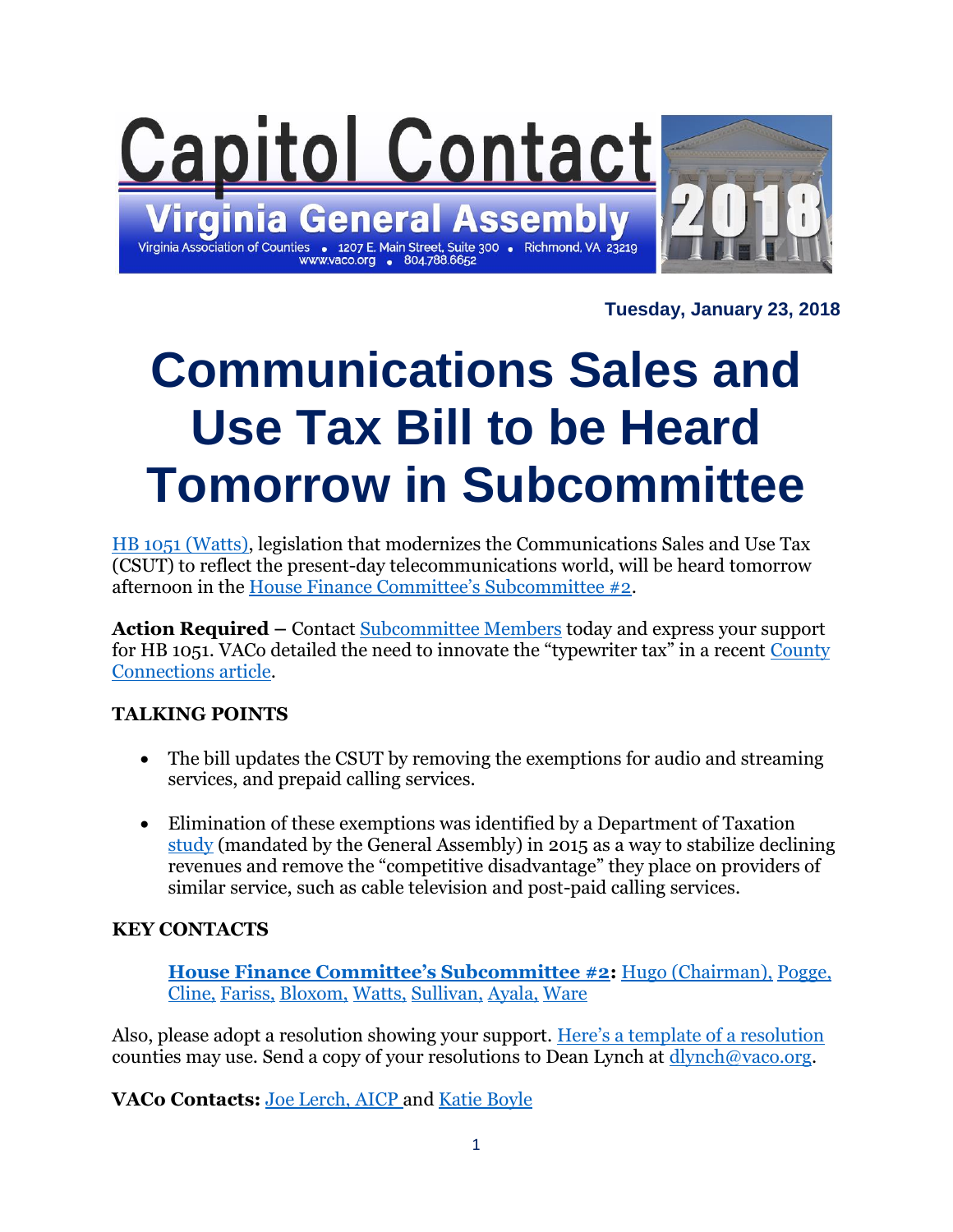# **VACo Supports Local-Option Tax Incentive for Larger Industrial-Scale Solar Installations**

[SB 902 \(Lucas\)](http://lis.virginia.gov/cgi-bin/legp604.exe?ses=181&typ=bil&val=sb902) makes it a local option to provide a property tax exemption for solar facilities greater than 100 Megawatts (MW) in electric generating capacity. Under current law such facilities greater than 20 MW in generation capacity are provided a mandatory 80 percent exemption from local property tax.

**Action Required –** Please call [Senate Finance Committee](http://lis.virginia.gov/cgi-bin/legp604.exe?181+com+S5) Members now to Support SB 902. The bill will be heard in the Committee tomorrow morning.

#### **TALKING POINTS**

- Solar facilities generating greater than 100 MW in generating capacity typically occupy more than one square mile in land, and are in effect largescale power plants with oversized footprints.
- In 2017, the General Assembly increased from 100 to 150 MW the allowable size for an expedited state permitting process for solar facilities. Since the law became effective July 1, 2017, seven projects greater than 100 MW totaling more than 11 square miles, have applied for the expedited process.
- This bill allows localities, at their discretion, to provide a tax incentive for these larger installations.

#### **KEY CONTACTS**

**[Senate Finance Committee:](http://lis.virginia.gov/cgi-bin/legp604.exe?181+com+S5)** [Norment \(Co-Chair\),](http://lis.virginia.gov/cgi-bin/legp604.exe?181+mbr+S26) [Hanger \(Co-Chair\),](http://lis.virginia.gov/cgi-bin/legp604.exe?181+mbr+S47) [Howell,](http://lis.virginia.gov/cgi-bin/legp604.exe?181+mbr+S17) [Saslaw,](http://lis.virginia.gov/cgi-bin/legp604.exe?181+mbr+S32) [Lucas,](http://lis.virginia.gov/cgi-bin/legp604.exe?181+mbr+S19) [Newman,](http://lis.virginia.gov/cgi-bin/legp604.exe?181+mbr+S46) [Ruff,](http://lis.virginia.gov/cgi-bin/legp604.exe?181+mbr+S59) [Wagner,](http://lis.virginia.gov/cgi-bin/legp604.exe?181+mbr+S60) [McDougle,](http://lis.virginia.gov/cgi-bin/legp604.exe?181+mbr+S69) [Vogel,](http://lis.virginia.gov/cgi-bin/legp604.exe?181+mbr+S79) [Carrico,](http://lis.virginia.gov/cgi-bin/legp604.exe?181+mbr+S84) [Obenshain,](http://lis.virginia.gov/cgi-bin/legp604.exe?181+mbr+S68) [Barker,](http://lis.virginia.gov/cgi-bin/legp604.exe?181+mbr+S71) [Dunnavant,](http://lis.virginia.gov/cgi-bin/legp604.exe?181+mbr+S97) [Stuart,](http://lis.virginia.gov/cgi-bin/legp604.exe?181+mbr+S78) [Dance](http://lis.virginia.gov/cgi-bin/legp604.exe?181+mbr+S94)

**VACo Contact:** [Joe Lerch, AICP](mailto:jlerch@vaco.org)

### **VACo Supports Delegate Bulova's Stormwater Bills**

VACo supports two stormwater bills patroned by Delegate David Bulova that have been referred to the [House Agriculture, Chesapeake and Natural Resources](http://lis.virginia.gov/cgi-bin/legp604.exe?181+com+H1)  [Committee.](http://lis.virginia.gov/cgi-bin/legp604.exe?181+com+H1)

First, HB 377 [\(Bulova\)](http://lis.virginia.gov/cgi-bin/legp604.exe?ses=181&typ=bil&val=hb377) eliminates the requirement to obtain a Virginia Water Protection Permit from the Department of Environmental Quality (DEQ) when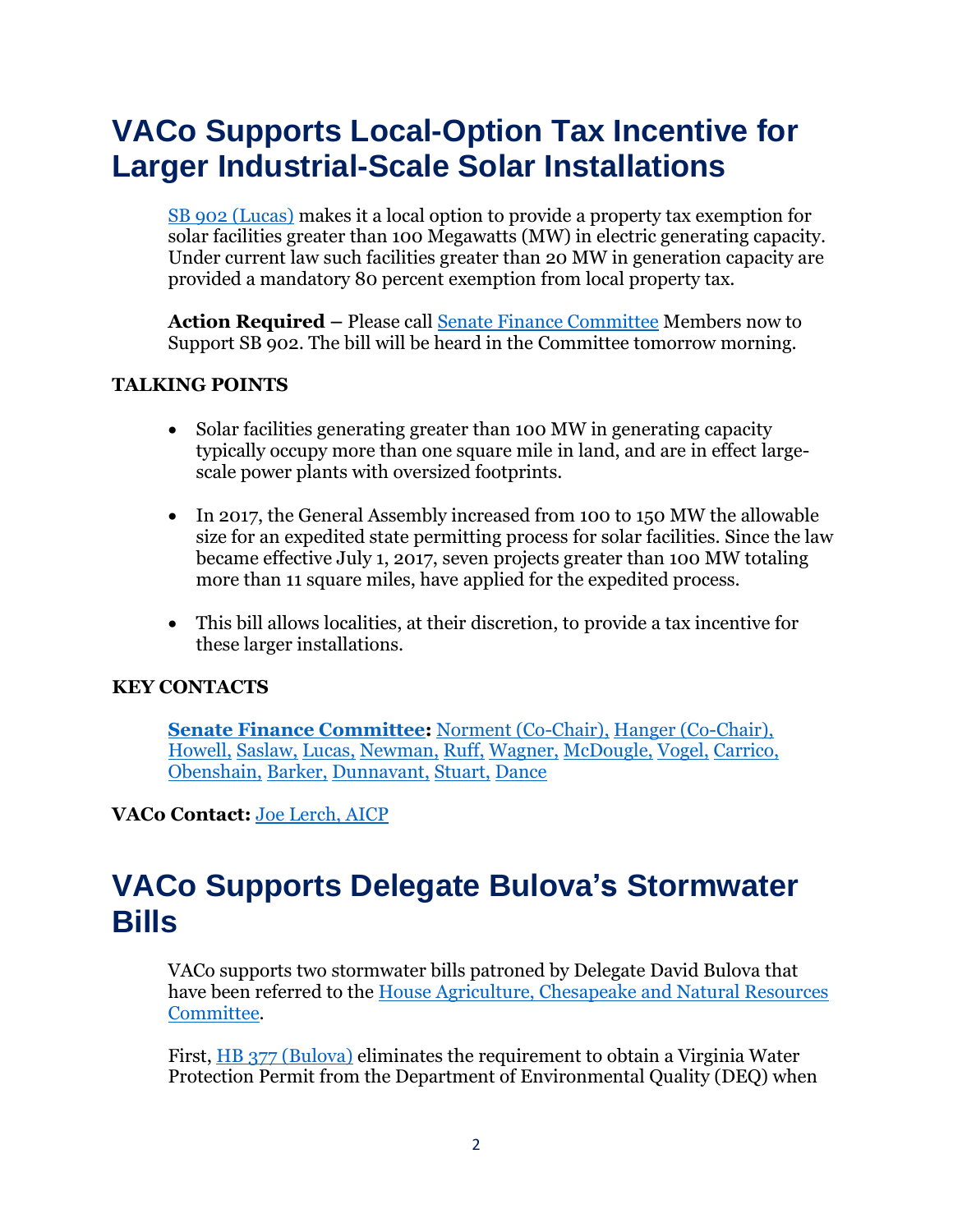modifying stormwater management facilities that was created on dry land for the purpose of conveying, treating, or storing stormwater.

Next, HB 925 [\(Bulova\)](http://lis.virginia.gov/cgi-bin/legp604.exe?ses=181&typ=bil&val=hb925) seeks to make several critical technical amendments to remedy recent stormwater regulatory changes. Specifically, the bill authorizes any locality that owns or operates a permitted municipal separate storm sewer system (MS4) to adopt and administer an industrial and high-risk runoff program. HB 925 limits the ability of the State Water Control Board to impose certain regulatory conditions on any locality that administers such a program (unless it is required to do so by federal law) and prohibits the Board from modifying existing MS4 permits to avoid such limitation. HB 925 also authorizes the Board to require a locality to report an industrial or commercial facility if it becomes aware of a violation of an industrial stormwater management requirement. This initiative was developed with the guidance and support of the Virginia Municipal Stormwater Association (VAMSA).

[HB 377](https://lis.virginia.gov/cgi-bin/legp604.exe?181+sum+HB377) and [HB 925](http://lis.virginia.gov/cgi-bin/legp604.exe?ses=181&typ=bil&val=hb925) have been placed on the January 24 docket of [House](http://lis.virginia.gov/cgi-bin/legp604.exe?181+sub+H01003)  [Agriculture, Chesapeake and Natural Resources](http://lis.virginia.gov/cgi-bin/legp604.exe?181+sub+H01003) Committee's Subcommittee #3.

**VACo Contact:** [Chris McDonald, Esq.](mailto:cmcdonald@vaco.org)

# **Virginia Grocery Investment Fund Reaches Senate Finance Committee**

[SB 37 \(Stanley\),](http://lis.virginia.gov/cgi-bin/legp604.exe?181+sum+SB37) the Virginia Grocery Investment Fund and Program bill, has been docketed to be heard in the [Senate Finance Committee](http://lis.virginia.gov/cgi-bin/legp604.exe?181+com+S5) on Wednesday, January 24. As highlighted in the [January 15 Capitol Contact,](http://www.vaco.org/wp-content/uploads/2018/01/CC11518.pdf) SB 37 seeks to leverage public-private partnerships and provide funding for grocery stores, small food retailers, and innovative food retail projects in underserved communities.

The proposed 2019-2020 budget contains \$7.5 million for the Fund. Program developers and advocates estimate that the state's \$7.5 million investment will generate up to \$30 million in private investment and will ultimately affect 1.7 million Virginians (including 480,000 children) who currently live in lower income communities with limited supermarket access.

The House companion bill, HB 85 [\(Bell, Richard\),](http://lis.virginia.gov/cgi-bin/legp604.exe?ses=181&typ=bil&val=HB85) has been referred to the House [Appropriations Committee](http://lis.virginia.gov/cgi-bin/legp604.exe?181+com+H2) but has not yet been docketed.

**VACo Members –** Contact your [Senate Finance Committee legislators](http://sfc.virginia.gov/committee.shtml) to SUPPORT [SB 37](http://lis.virginia.gov/cgi-bin/legp604.exe?181+sum+SB37)**.** VACo plans to express its support of SB 37 on the floor tomorrow.

**VACo Contact:** [Chris McDonald, Esq.](mailto:cmcdonald@vaco.org)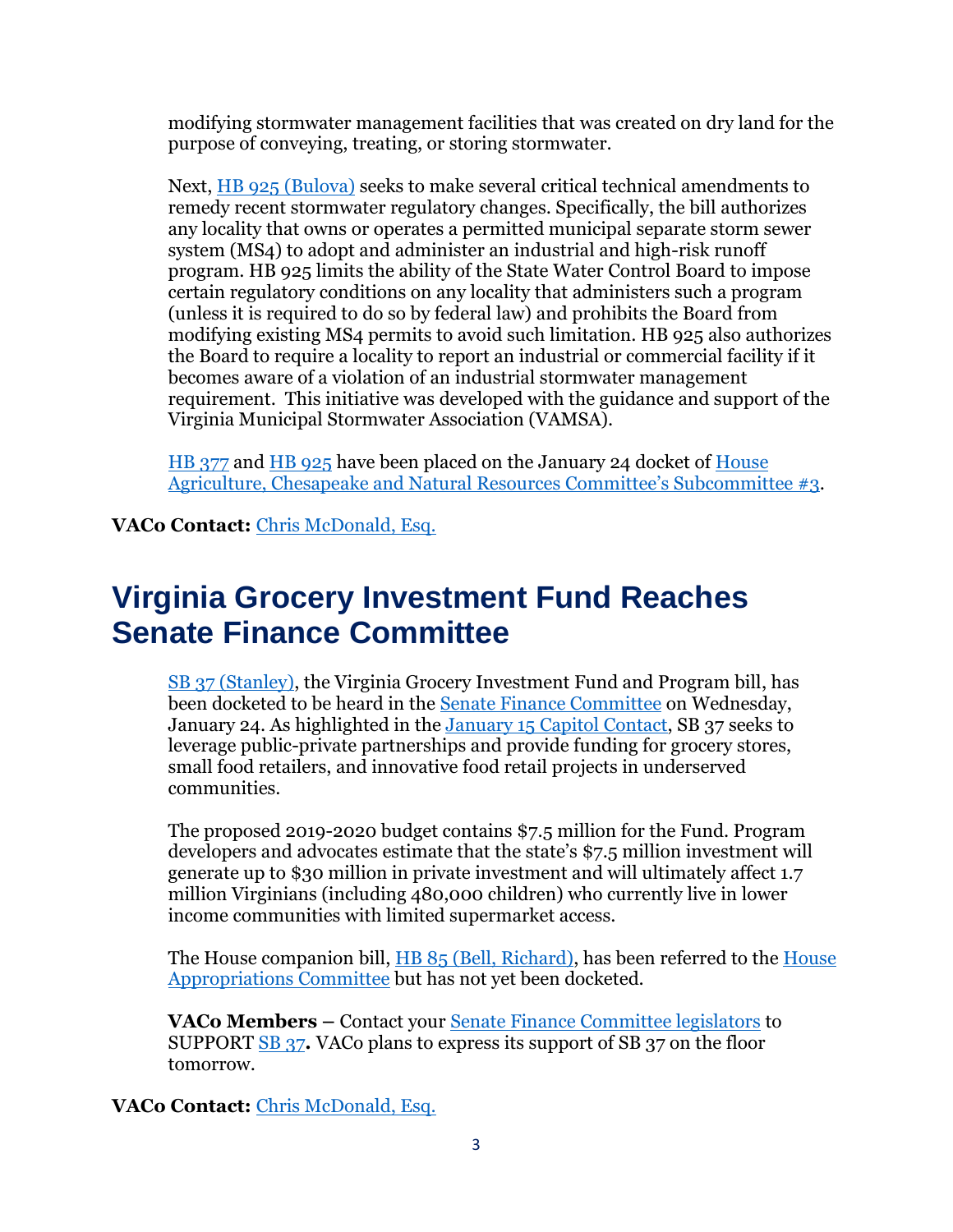# **FOIA Bill Requires Localities to Waive Fees**

VACo opposes [HB 1603 \(Roem\),](http://lis.virginia.gov/cgi-bin/legp604.exe?181+ful+HB1603+pdf) which requires public bodies to waive the first two hours of search and production of documents for any requestor that files 20 request or less in a 31-day period. The bill also requires that no charge over \$50 may be levied unless the requestor agrees to the higher amount. The bill further mandates that the lowest paid individual must fulfill the request. This bill will likely add additional fiscal and workload strain on localities.

**VACo Contact:** [Phyllis Errico, Esq., CAE](mailto:perrico@vaco.org)

### **At-Risk-Add-On Budget Amendment Introduced**

Delegates Lashrecse Aird and Israel O'Quinn announced today a bipartisan amendment in support of economically disadvantaged urban and rural school districts. The [amendment](https://budget.lis.virginia.gov/amendment/2018/1/HB30/Introduced/MR/136/10h/) seeks to increase the At-Risk-Add-On program by \$64.2 million over the next two years - \$35.7 million in FY 2019 and \$28.5 million in FY 2020. The amendment increases from 13 percent the first year and 14 percent the second year to 18 percent in both years and broadens the applicability of these funds.

The budget amendment has received support from a broad array of stakeholders, including the Virginia Association of School Superintendents (VASS), Virginia School Board Association (VSBA), and Virginia Education Association (VEA).

**VACo Contact:** [Chris McDonald, Esq.](mailto:cmcdonald@vaco.org)

### **Senate Commerce and Labor Committee Continues Work on Communications Legislation**

On January 22, the [Senate Commerce and Labor Committee](http://lis.virginia.gov/cgi-bin/legp604.exe?181+com+S2) met to consider legislation relevant to communications infrastructure. The Committee dealt with legislation that mandates an examination of the current regulatory and statutory processes utilized to identify the location and owners of certain communications infrastructure, as well as the processes for relocating such infrastructure. In addition, the Committee heard legislation to ensure that, by July of 2020, public safety answering points can process requests for emergency assistance sent by text message. For a complete list of Monday's bills addressed by the Senate Commerce and Labor Committee, please click [here.](http://lis.virginia.gov/cgi-bin/legp604.exe?181+doc+S0210122)

**VACo Contact:** [Angela Inglett](mailto:ainglett@vaco.org)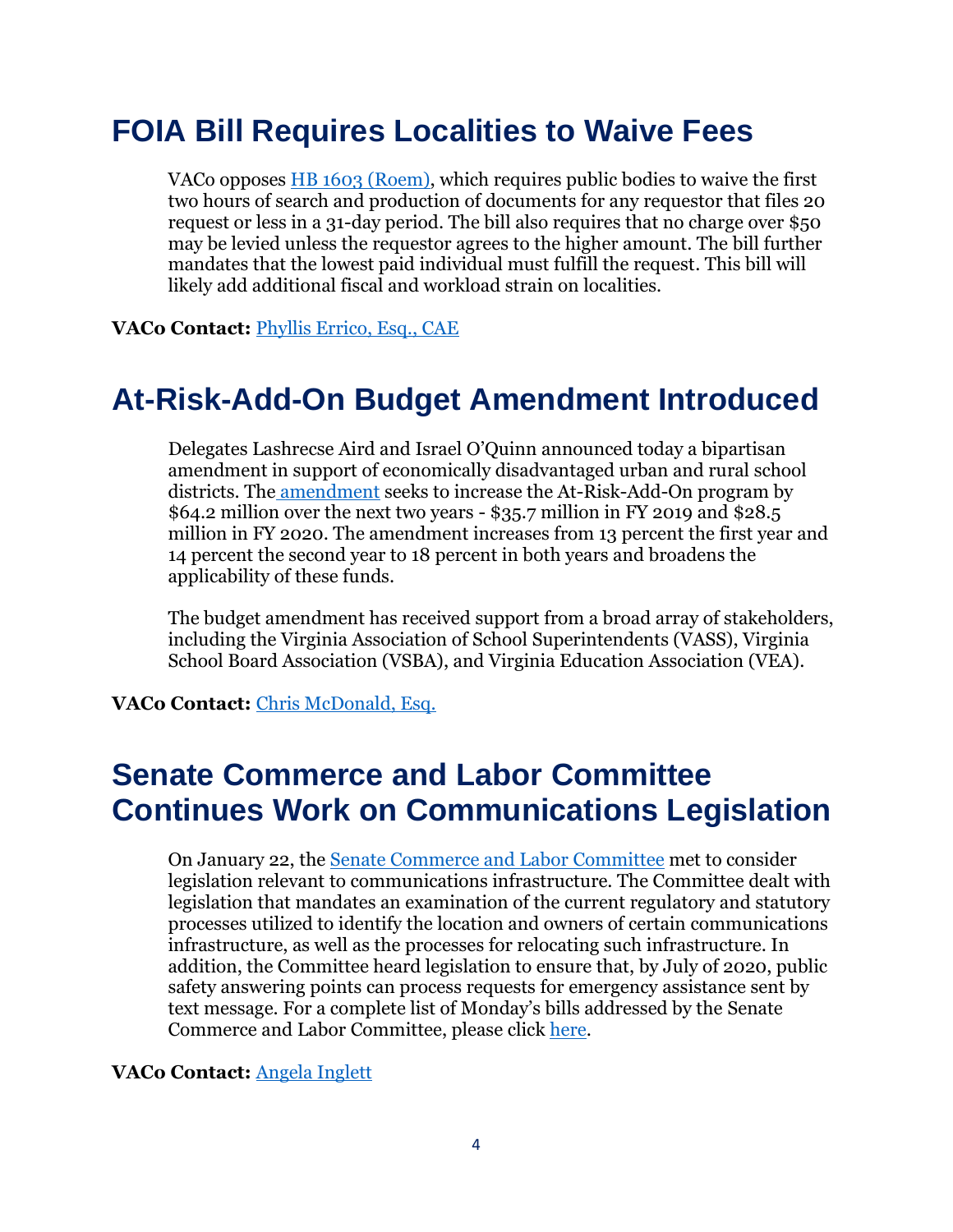# **Governor Ralph Northam to Speak at VACo County Government Day**

**February 8, 2018 | Omni Richmond Hotel** [Registration Form](https://www.vaco.org/wp-content/uploads/2017/09/CountyGovernmentDay18.pdf) | [Register Online](https://netforum.avectra.com/eWeb/DynamicPage.aspx?Site=VACo&WebCode=LoginRequired)

This is our day to advocate for counties at the 2018 General Assembly Session. Join us for VACo County Government Day on Thursday, February 8!

Registration opens at 11 a.m. and the event kicks off with lunch at noon. Governor Ralph Northam will speak on issues that affect counties. VACo staff will provide legislative briefs before inviting all present to meet with their General Assembly representatives that afternoon.

For information on how to reach your representatives, see the [Virginia House of](https://virginiageneralassembly.gov/house/members/members.php)  [Delegates](https://virginiageneralassembly.gov/house/members/members.php) and the [Senate of Virginia](https://apps.senate.virginia.gov/Senator/index.php) member listings websites. Find information about VACo's positions in the [2018 Legislative Program.](https://www.vaco.org/wp-content/uploads/2017/11/2018LegislativeProgramReduced.pdf) We will distribute our VACo County Government Day Bulletin at the event.

We encourage all counties to participate in the legislative process - listen to Governor Northam share his vision for how we can work together to advance policies beneficial to Virginia localities. Also hear the VACo Team talk about the issues and then go speak with your representatives about your County's concerns. The VACo County Government Day event should conclude around 1-1:30 p.m.

Register for [VACo County Government Day online](https://netforum.avectra.com/eWeb/DynamicPage.aspx?Site=VACo&WebCode=LoginRequired) or by faxing in a [registration](https://www.vaco.org/wp-content/uploads/2017/09/CountyGovernmentDay18.pdf)  [form](https://www.vaco.org/wp-content/uploads/2017/09/CountyGovernmentDay18.pdf) to 804.788.0083. Register early and get involved in the legislative process.

**VACo Contact:** [Dean Lynch, CAE](mailto:dlynch@vaco.org)

### **Key Dates for 2018 General Assembly Session**

The Joint Rules Committee met on December 18 to adopt the procedural resolution that sets the [schedule](http://dls.virginia.gov/pubs/calendar/cal2018_2.pdf) for the 2018 General Assembly session. Although the procedural resolution will be considered by the full House and Senate in January, typically it is agreed upon without amendments. Key dates in the procedural resolution are as follows:

• **January 10:** General Assembly convenes at noon. Prefiled legislation must be submitted by 10 a.m.; this is also the last day to file bills dealing with the Virginia Retirement System or legislation creating or continuing a study.